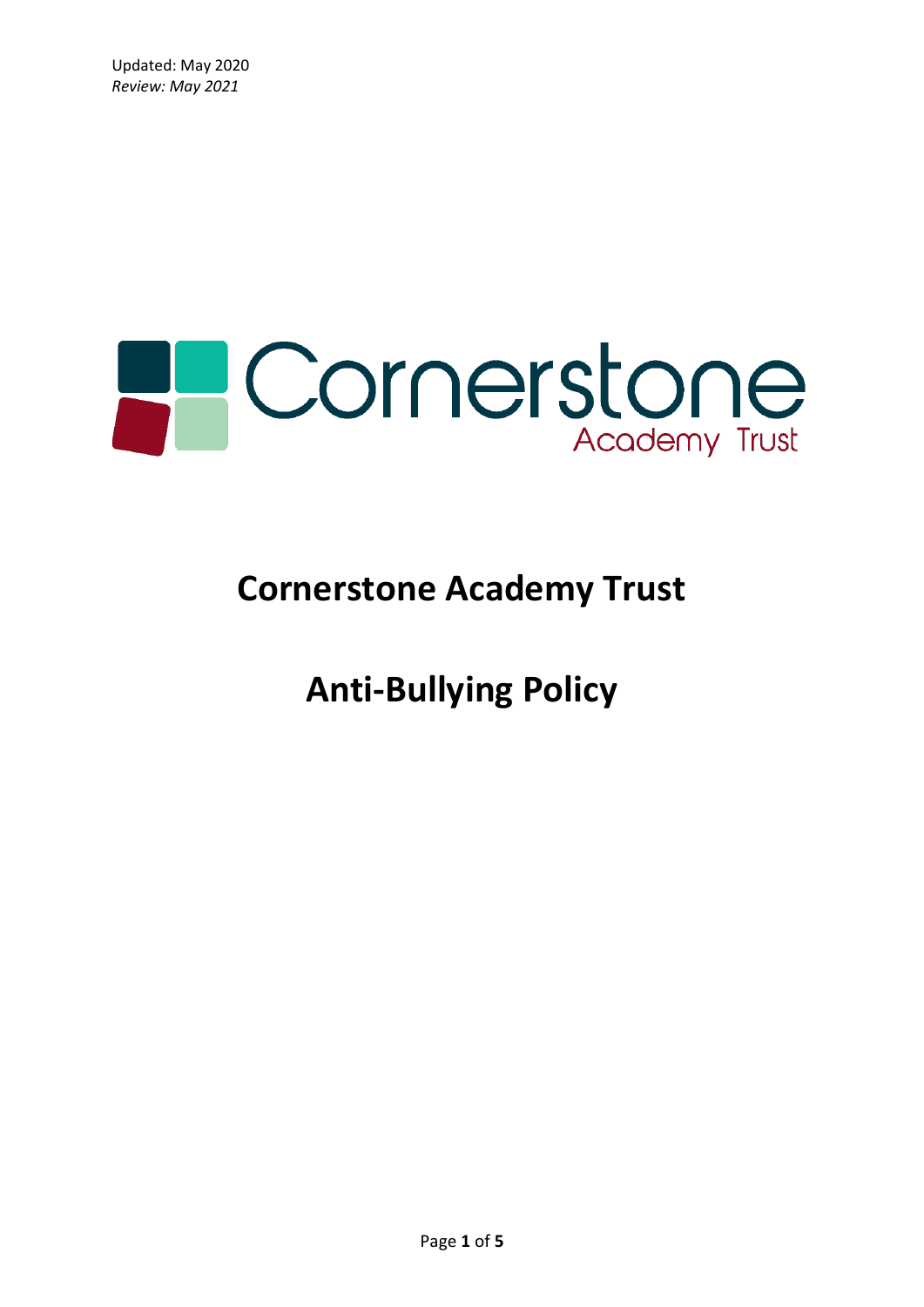## **Definition of Bullying**

**Bullying** is defined as the repetitive, intentional harming of one person or group by another person or group, where the relationship involves an imbalance of power.

Bullying is, therefore:

- Deliberately hurtful
- Repeated, often over a period of time
- Difficult to defend against

Bullying can include:

| <b>Type of bullying</b>   | <b>Definition</b>                                                                                                                                                                                          |
|---------------------------|------------------------------------------------------------------------------------------------------------------------------------------------------------------------------------------------------------|
| Emotional                 | Being unfriendly, excluding, tormenting                                                                                                                                                                    |
| Physical                  | Hitting, kicking, pushing, taking another's belongings, any use of<br>violence                                                                                                                             |
| Racial                    | Racial taunts, graffiti, gestures                                                                                                                                                                          |
| Sexual                    | Explicit sexual remarks, display of sexual material, sexual<br>gestures, unwanted physical attention, comments about sexual<br>reputation or performance, or inappropriate touching                        |
| Direct or indirect verbal | Name-calling, sarcasm, spreading rumours, teasing                                                                                                                                                          |
| Cyber-bullying            | Bullying that takes place online, such as through social<br>networking sites, messaging apps or gaming sites                                                                                               |
| Prejudice-based bullying  | Bullying behaviour motivated by prejudice based on an<br>individual's actual or perceived identity; it can be based on<br>characteristics unique to a child or young person's identity or<br>circumstance. |

#### **Anti-bullying Measures**

Although we aim to create an ethos of good behaviour in which all pupils treat each other and staff members with respect, the trust does have a statutory obligation to prevent all forms of bullying including the sending of electronic messages intended to cause distress or anxiety. In addition, the Head of Schools has specific statutory power to discipline pupils for poor behaviour, including bullying incidents, outside of the school premises or when they are not under the control or charge of a member of school staff.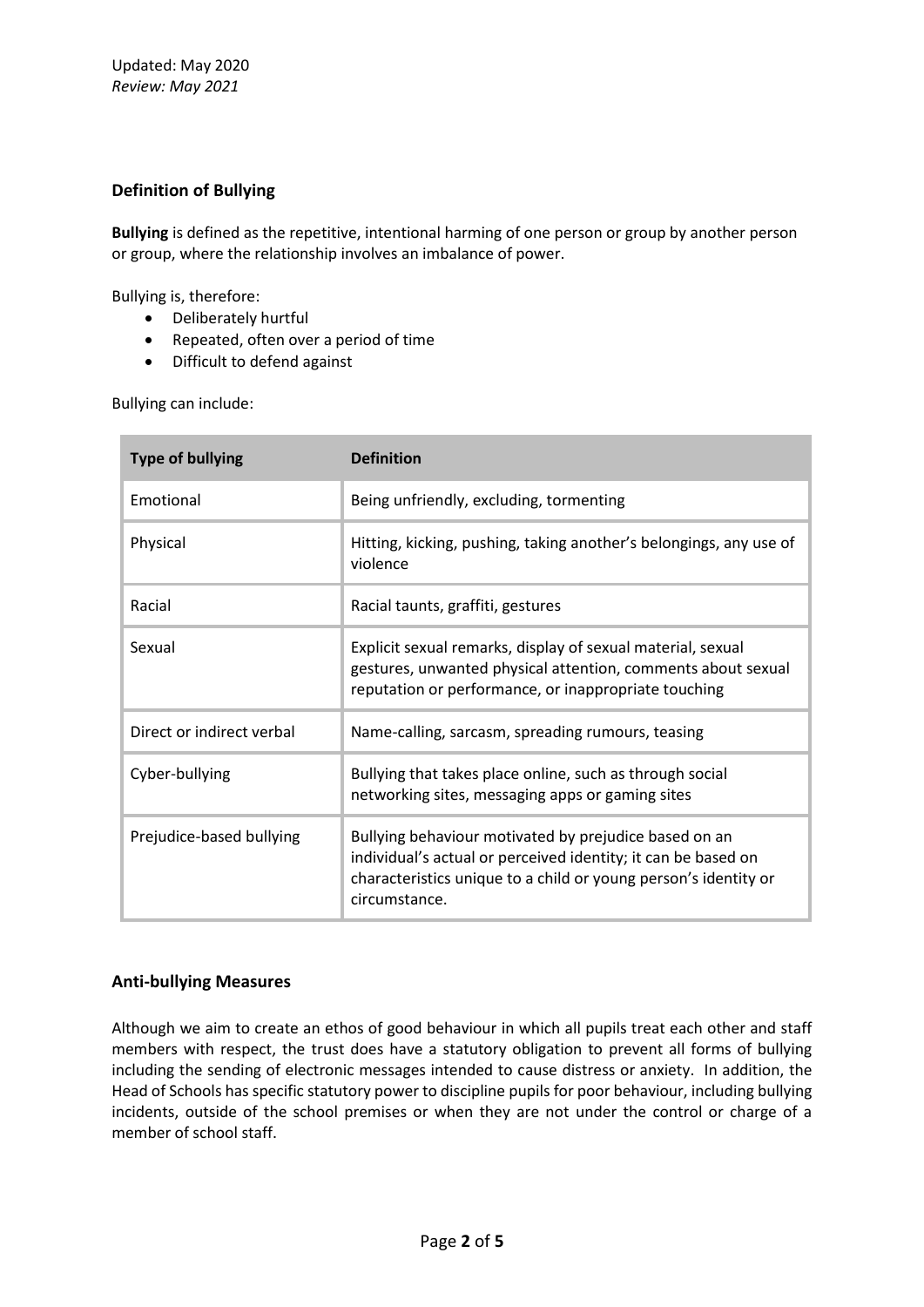Any bullying reported to staff, or otherwise discovered by them, whether in or out of school and whether physical or emotional, will be investigated and acted on. If the misbehaviour could be criminal, the police will be informed. The investigation will normally be dealt with in the first instance by the class teacher. Where the bullying is sufficiently serious, the case will be escalated to a member of the senior leadership team who will discuss it with all parties concerned and punish wrong-doers appropriately. In addition, all parents/carers involved will be informed of the incident and of the action taken. Staff will also consider the motivation behind bullying behaviour and whether it indicates any concerns for the safety of the perpetrator. Where this is the case, the child engaging in bullying behaviour may need support themselves.

In most cases, we would expect these measures to be sufficient to put an end to the problem. In the unlikely event of this not being the case, further incidents will mean temporary exclusion for those responsible for the bullying and if this fails to resolve the problem, to permanent exclusion.

## **Reporting of a bullying incident**

## **All logged incidents held centrally are confidential and must not be disclosed. Only teachers should access and use logging information**

- All staff have a duty to report allegations of bullying incidents. The incident should be reported to the teacher of the child making the accusation in the first instance.
- The allegation needs to be initially investigated by the class teacher
- If this a minor single incident it should be recorded as such; this would normally involve name calling, threats or physical intimidation
- All information should be passed onto the child's next class teacher as part of pupil records
- All incidents of bullying at play or lunchtime should be passed to class teacher with the relevant details and information

#### **Logging and Investigation**

• If there has been **more than one** complaint, has resulted in physical harm, left the child visibly upset or has been reported by parents as having an effect on home life, then a full investigation must take place by the class teacher.

#### **Follow the steps:**

- o Log the incident and investigation on CPOMS
- o Report findings back to line manager
- o Ensure all sanctions, and follow up action, follow the school's behaviour policy.
- o Report results to parents of both bully/bullied
- o Follow up actions daily/weekly
- o When appropriate log on CPOMS as "case closed"

#### **Senior Leadership Reporting**

On weekly basis each Deputy Head of School has a duty to report all incidents to the appropriate Head of Schools in the weekly Safeguarding and Behaviour Meeting. All incidents logs will be checked on CPOMS, entries should report all minor and major incidents. All incidents will be reported termly to the Local Advisory Board of each school and reported termly to Trustees via the Full Trust Board Meetings.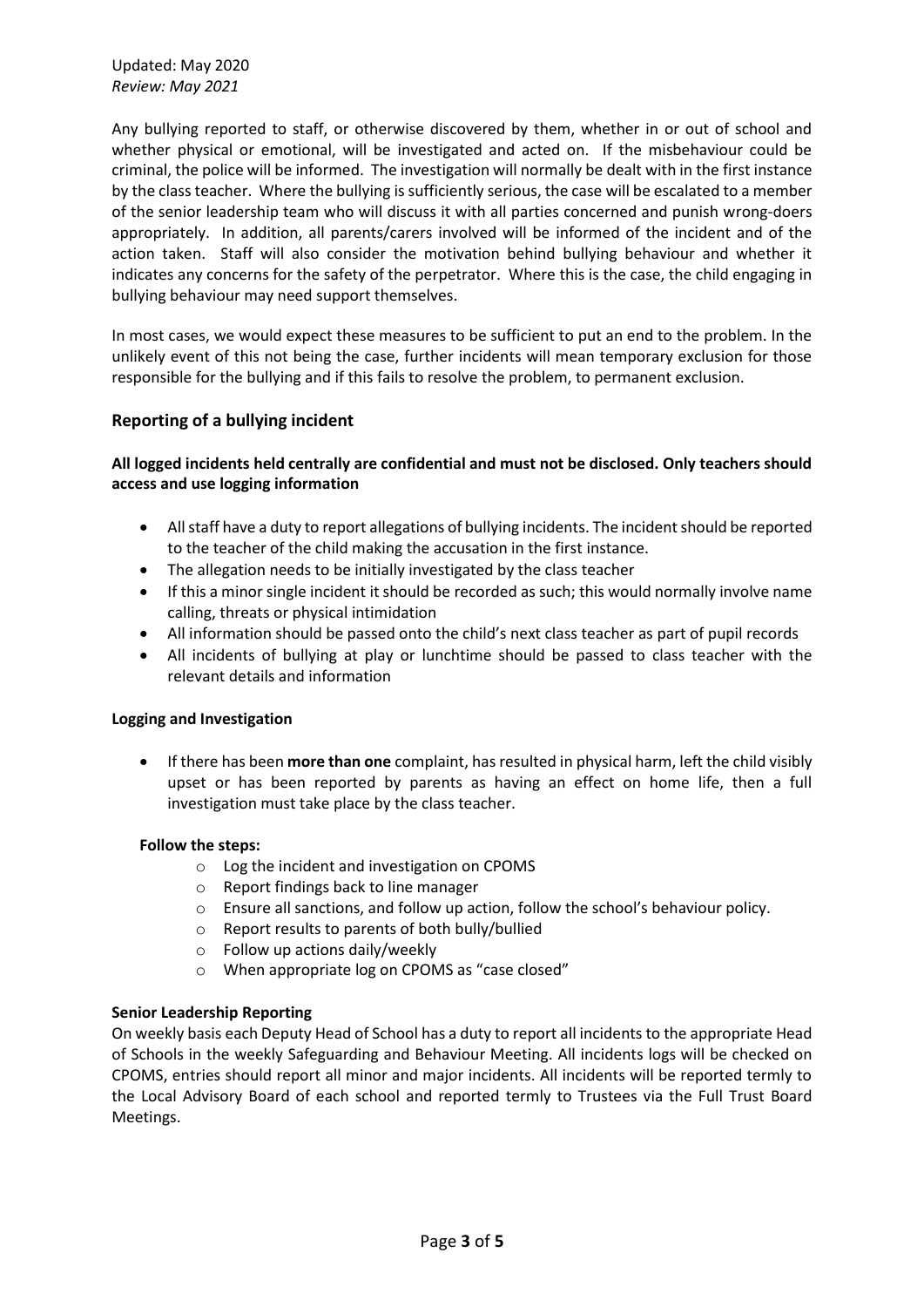## **Monitoring, Evaluation and Review**

- The school will track patterns of behaviour and respond appropriately to these
- The effectiveness of this policy will be regularly monitored by the Senior Leadership Team and the Board of Trustees
- This policy will be reviewed in line with the Trust's review cycle. However, the Trustees may review the policy earlier if they receive recommendations on how it might be improved.

### **Equal Opportunities**

We expect every member of the school community to behave in a considerate way towards others. We treat all children fairly and apply this policy without prejudice in a consistent non-judgemental way.

## *APPENDIX -* **Rights and Responsibilities**

#### **Staff:**

| <b>Rights</b>                                                                 | <b>Responsibilities</b>                                                                                                                                                                                                  |
|-------------------------------------------------------------------------------|--------------------------------------------------------------------------------------------------------------------------------------------------------------------------------------------------------------------------|
| To be supported by peers and managers                                         | To ask for support when needed<br>To offer support to colleagues and managers                                                                                                                                            |
| To be listened to and to share opinions                                       | To listen to others<br>To give opinions in a constructive manner                                                                                                                                                         |
| To be treated courteously by all others in the<br>school community            | To model courteous behaviour<br>To recognize and acknowledge positive behaviour<br>lin others                                                                                                                            |
| To be made fully aware of the school's<br>system/policies/expectations        | To seek information, use lines of communication<br>and apply expectations consistently                                                                                                                                   |
| To receive appropriate training to increase skills<br>in behaviour management | To support others in developing their skills in<br>promoting positive behaviour<br>To acknowledge areas of their own behaviour<br>management skills that could be developed<br>To try out and to evaluate new approaches |

#### **Pupils:**

| <b>Rights</b>              | <b>Responsibilities</b>                                                          |
|----------------------------|----------------------------------------------------------------------------------|
| To be treated with respect | To behave respectfully to others                                                 |
| To be safe                 | To behave in a way that keeps others and<br>themselves safe                      |
| ITo learn                  | To be willing to learn<br>To allow others to learn<br>To attend school regularly |
| To make mistakes           | To own identify mistakes and learn from them<br>To allow others to make mistakes |
| To be listened to          | To give opinions in a constructive manner<br>To listen to others                 |